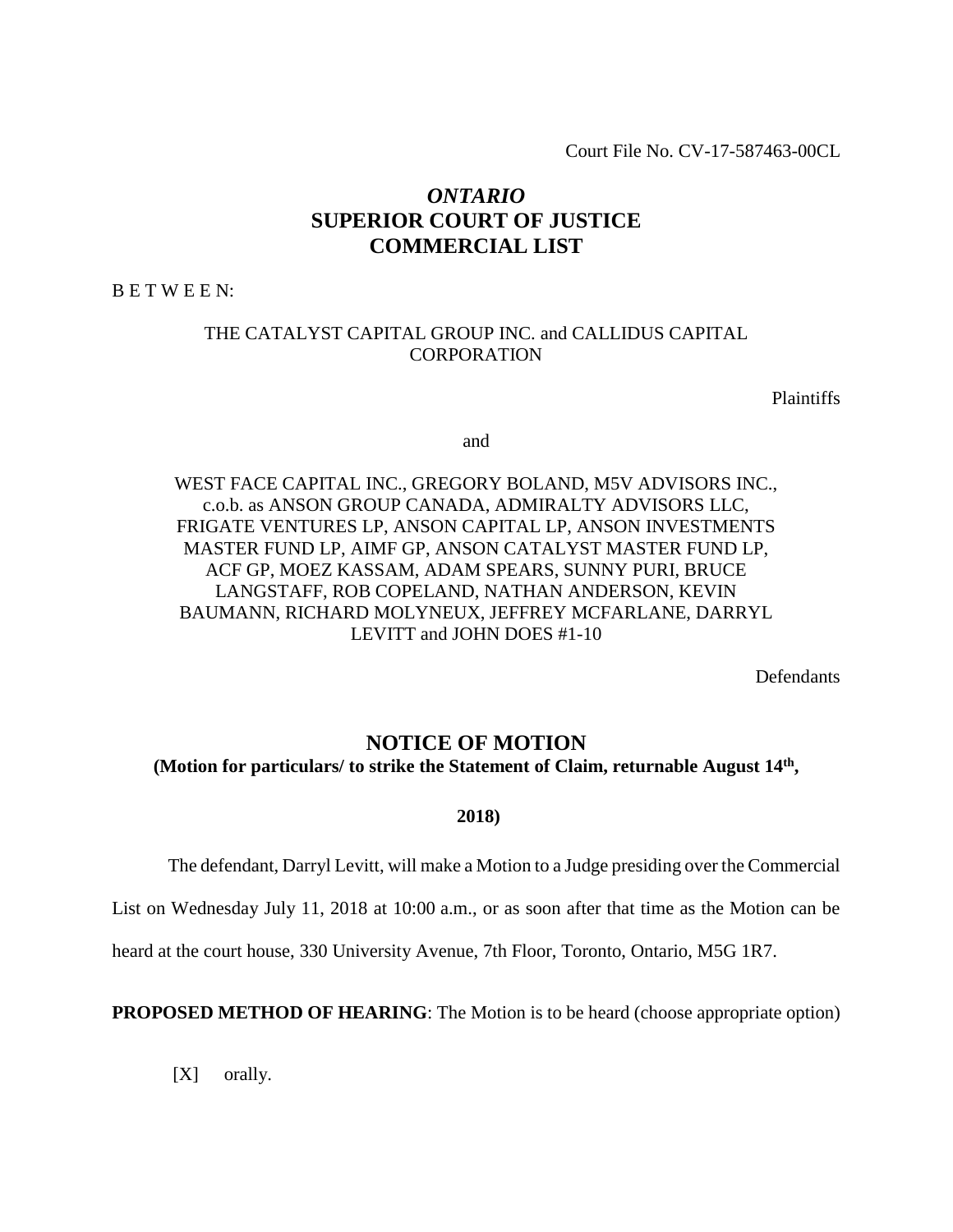#### **THE MOTION IS FOR**:

- (a) An Order for particulars of the following paragraphs of the Statement of Claim in this proceeding in accordance with the Demand for Particulars attached as Schedule "A": Paragraphs 1(a); 1(b); 1(c); 1(d); 1(e); 1(f); 1(g); 37; 41, 43, 51; 57; 58; 59; 61; 63; 64; 65; 66: 68; 69; 70; 74; 75; 76; 77; 78; 79; 81; 82; 84; 86; 87; 89; 92; 93; 101; 103; 104; 114(a); 115; 116; 117; 119; 120; 121; 122; 125; 127; 128; and, 129;
- (b) The costs of this motion on a substantial indemnity basis; and,
- (c) Such further and other Relief as to this Honourable Court may seem just.

#### **THE GROUNDS FOR THE MOTION ARE**:

- (a) The plaintiffs commenced this action on November 7, 2017 against 32 defendants, ten of whom are unknown. The Statement of Claim (the "Pleading") is a lengthy, 132 paragraph pleading that alleges approximately six causes of action against all of the defendants. The plaintiffs claim general, special, aggravated and punitive damages jointly and severally against all of the defendants on the basis of each cause of action.
- (b) In the Pleading, the defendant Darryl Levitt ("Levitt") is identified as one of four "Guarantor Conspirators", as one of 24 "Conspirators", and as one of six "Guarantors" (as therein defined). The factual allegations against the defendants are made against various groupings defendants. As such, the Pleading fails to disclose the case being made against Levitt as an individual defendant.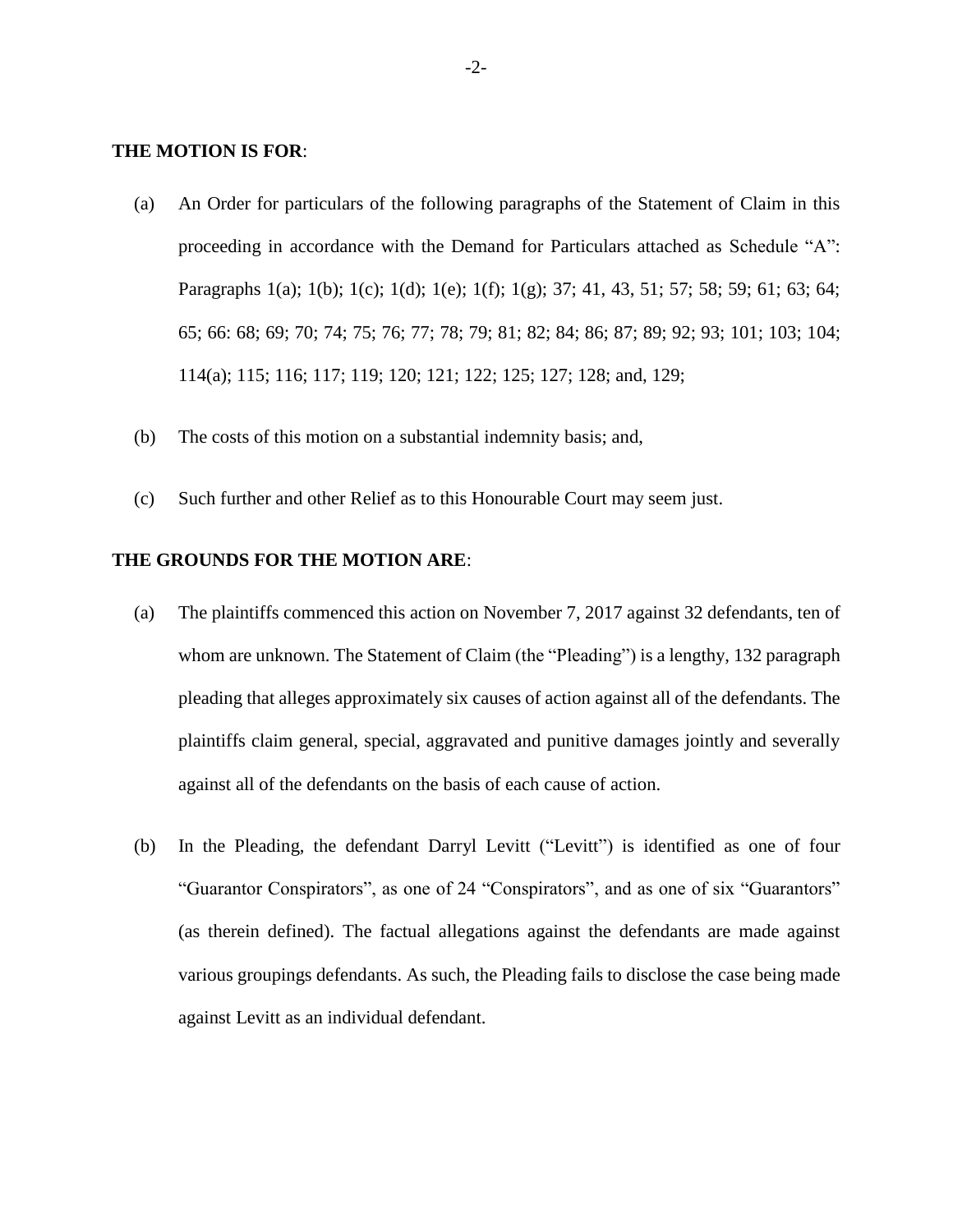- (c) The plaintiffs broadly allege the following causes of action collectively against each defendant in the action: (i) defamation; (ii) injurious falsehood; (iii) intentional interference with economic relations; (iv) civil conspiracy; and, (v) unjust enrichment in the first paragraph of the Pleading.
- (d) On May 18, 2018, Levitt delivered a Demand for Particulars with regard to the Statement of Claim. On May 23, 2018, Levitt, other defendants, and the plaintiffs appeared before the Honourable Justice Hainey at a 9:30 a.m. hearing.
- (e) At the hearing, the Honourable Justice Hainey ordered that the plaintiffs respond to the demands for particulars made by Levitt and other defendants by June 15, 2018.
- (f) As of June 26, 2018, , the plaintiffs have not delivered a response to Levitt's demand for particulars. In doing so, the plaintiffs have failed to comply with a timetable as ordered by a Judge, and have breached an interlocutory order of this Court.
- (g) Rule 25.06(8), which requires that allegations of fraud, breach of trust, malice or intent be pleaded with full particulars, applies to each and every cause of action alleged by the plaintiffs:
	- (i) The torts of injurious falsehood and intentional interference with economic relations each require that the tortfeasor acted intentionally.
	- (ii) With respect to the tort of civil conspiracy, the Conspiracy (as defined in the Pleading) alleged is that the defendants conspired to cause economic harm to the plaintiffs. Therefore, in the circumstances of the Pleading, the conspiracy requires a finding of an intent to injure, or knowledge that an injury is likely to occur.
	- (iii) In their claim for unjust enrichment, the plaintiffs claim that the defendants received a benefit resulting from their participation in an unlawful short selling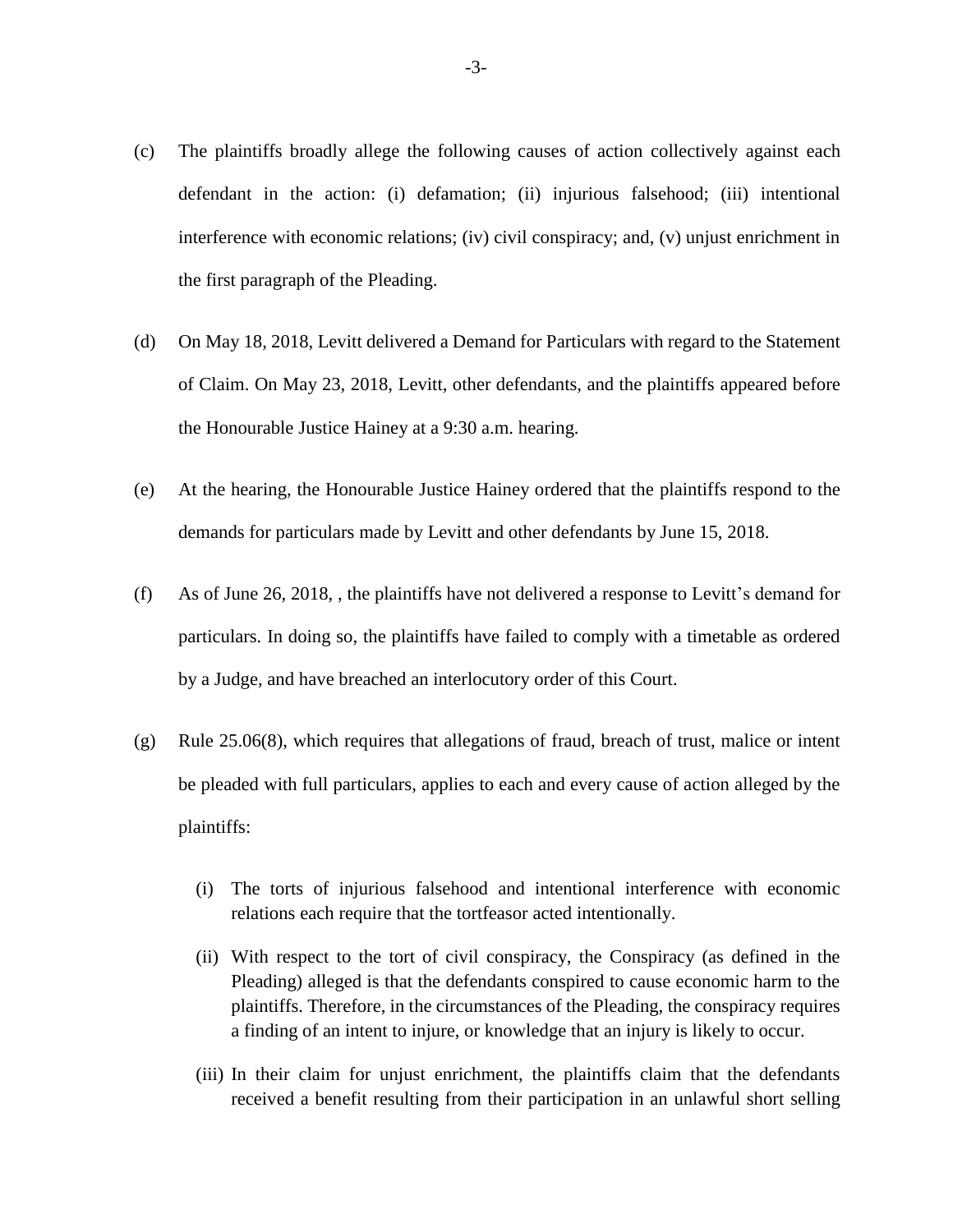attack. Accordingly, this allegation also involves an allegation of intent or malice against the defendants.

- (iv) The defamation claimed against the defendants involves an allegation that unspecified malicious and false statements were made.
- (h) The Pleading falls short of making Levitt aware of the claims made against him, all of which require full particulars. Furthermore, because the plaintiffs plead intentional torts, the claims against Levitt engage Rule 25.06(8) of the *Rules of Civil Procedure*. When Rule 25.06(8) is engaged, it is mandatory that a pleading contain full particulars as they are required elements to support the causes of action pleaded. As full particulars are not present in the Pleading, it is clearly deficient with regard to all causes of action alleged, as discussed below.

#### **Injurious Falsehood**

- (i) Actions for injurious falsehood involve the publication of false statements, either orally or in writing, reflecting adversely on the plaintiff's business or property, and so calculated as to induce persons not to deal with the plaintiff. There must be a showing that the published statements are untrue, that they were made maliciously, that they were made without just cause or excuse, and that the plaintiff suffered special damages.
- (j) The Pleading fails to plead facts particularizing what alleged false statement was published by Levitt, the form of that false statement, how such a false statement reflected adversely on the Plaintiff's business, and the harm suffered by the Plaintiffs as a result of the false statement.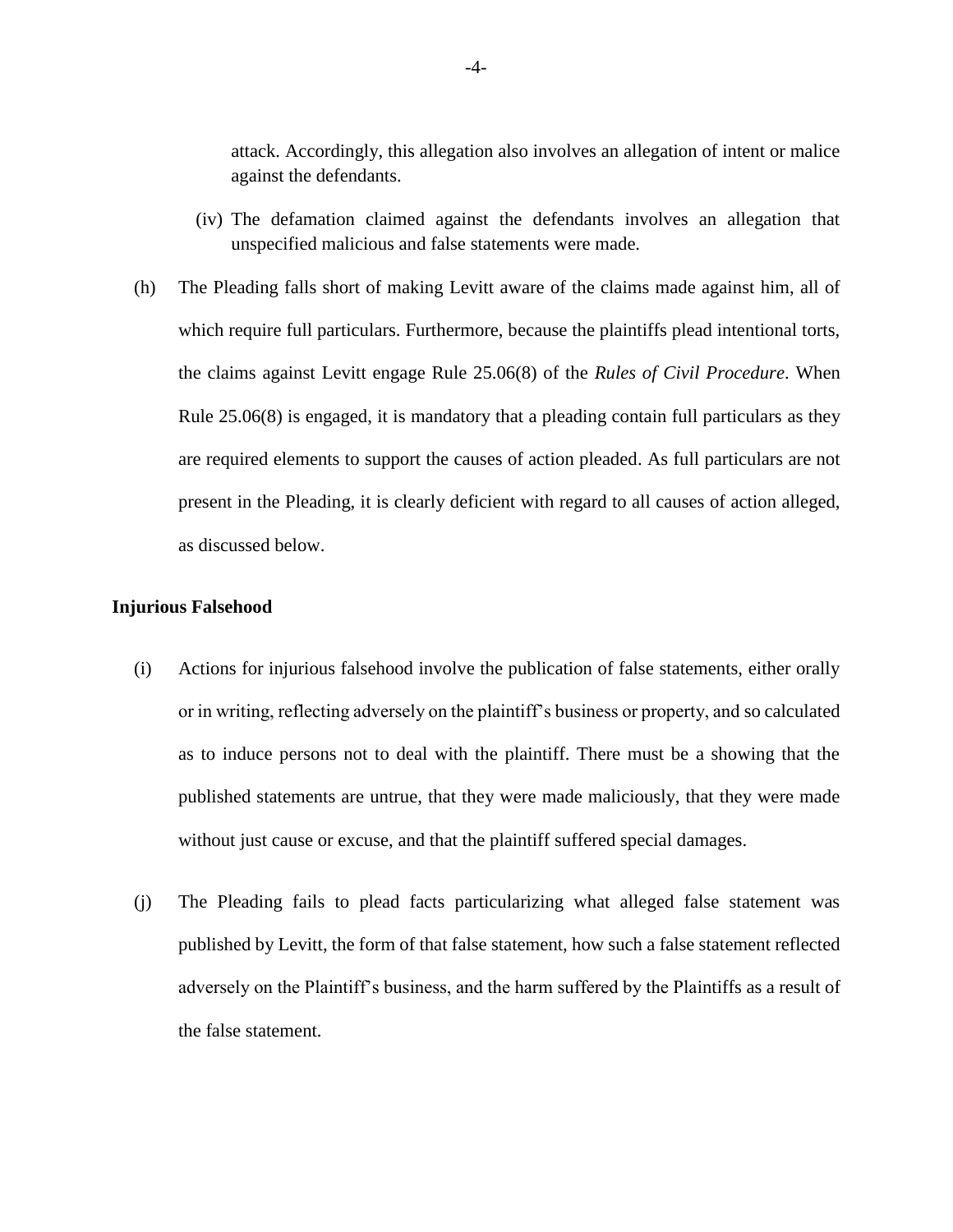(k) The Pleading does not allege any particular malicious conduct by Levitt. The particulars of an alleged false statement are not pleaded. TAs a result there are also no particulars pleaded to suggest that Levitt believed any such statement to be untrue.

#### **Intentional Interference with Economic Relations**

- (l) Intentional interference with economic relations requires that the defendant intend to cause loss to the plaintiff, either as an end in itself or as a means of, for example, enriching himself. If the loss suffered by the plaintiff is merely a foreseeable consequence of the defendant's actions, that is not enough. A pleading for unlawful interference with economic relations requires a pleading that a defendant committed an actionable wrong directed against a third party that intentionally caused the plaintiff economic harm.
- (m) The Pleading does not disclose full particulars of an actionable wrong committed against a third party. Nor does the Pleading specify what conduct of Levitt is alleged to have interfered in the plaintiff's economic relations, when such conduct occurred, with whom, what economic relations were interfered with, the particulars of which investors suffered a loss, and how the plaintiffs were harmed and to what extent financially.

#### **Conspiracy**

(n) The plaintiffs plead unlawful conspiracy against all of the defendants. A claim for unlawful conspiracy requires a factual basis to establish that Levitt used unlawful means with knowledge that his acts were aimed at the plaintiffs and knowing or constructively knowing his acts would result in injury to the plaintiffs.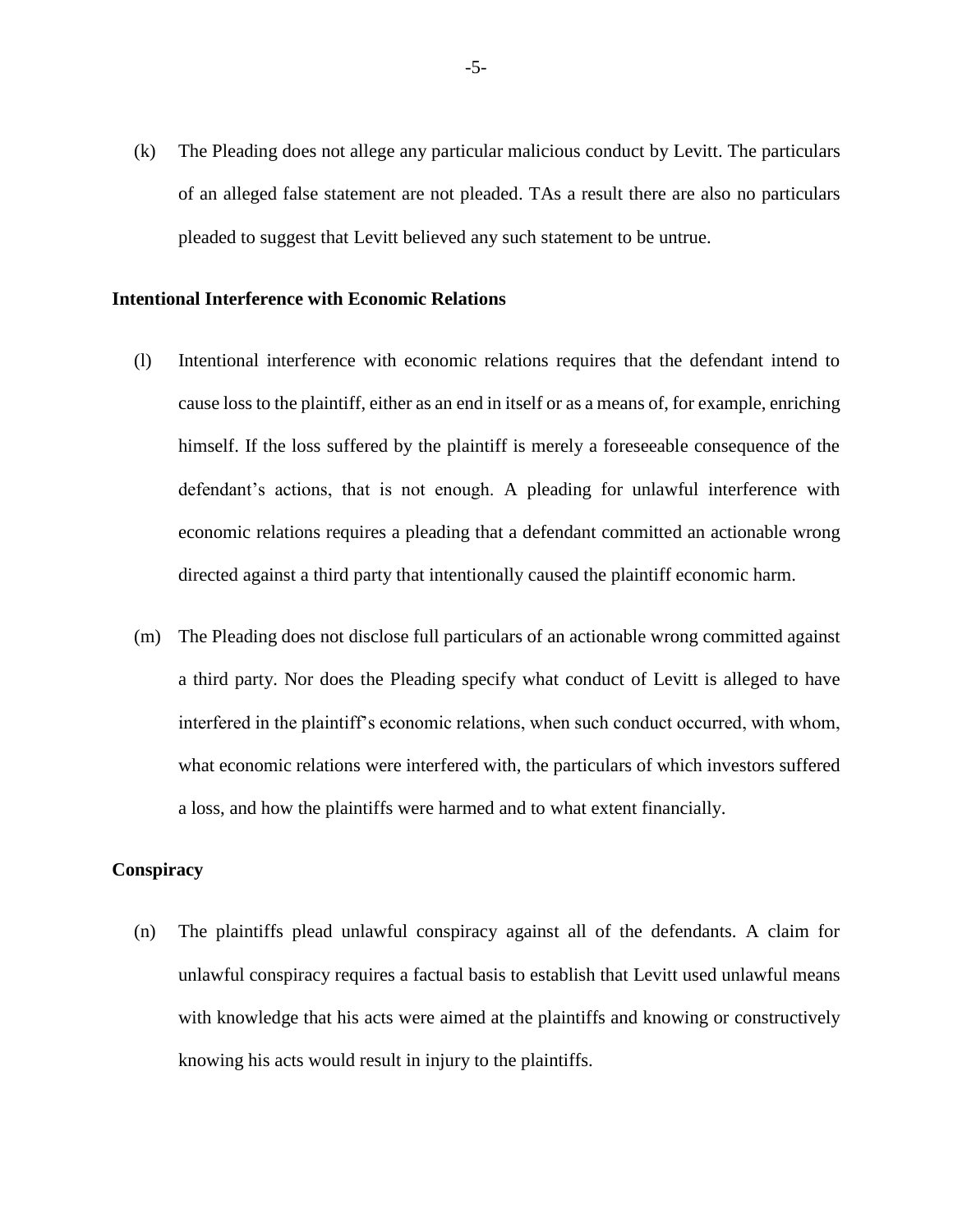(o) The material facts in the Pleading do not contain the particulars of the Conspiracy as against Levitt. The Pleading does not establish who the parties to the Conspiracy were, when the Conspiracy was entered into, what the terms of the Conspiracy were, what Levitt's involvement in the Conspiracy is alleged to be, what acts Levitt took in furtherance of the conspiracy, and what acts Levitt undertook to hide the conspiracy.

## **Unjust Enrichment**

- (p) A claim for unjust enrichment requires that the defendant receive a benefit, that the plaintiff experience a corresponding deprivation, and that there be no juristic reason for the enrichment.
- (q) The plaintiffs' claims of unjust enrichment against Levitt is premised on alleged profits made by short-selling Callidus shares. However, short-selling is not unlawful.
- (r) The plaintiffs allege that they suffered an alleged deprivation as a result of defamation/interference with economic relations/ conspiracy. These causes of action are not properly pleaded. Furthermore, there are no allegations that Levitte ngaged in shortselling shares, and it is not pleaded that Levitt received any specific benefit.
- (s) In the circumstances of the general facts the plaintiffs have included in the Pleading, the unjust enrichment claims are grounded in intentional torts and therefore require full particulars.

#### **Defamation**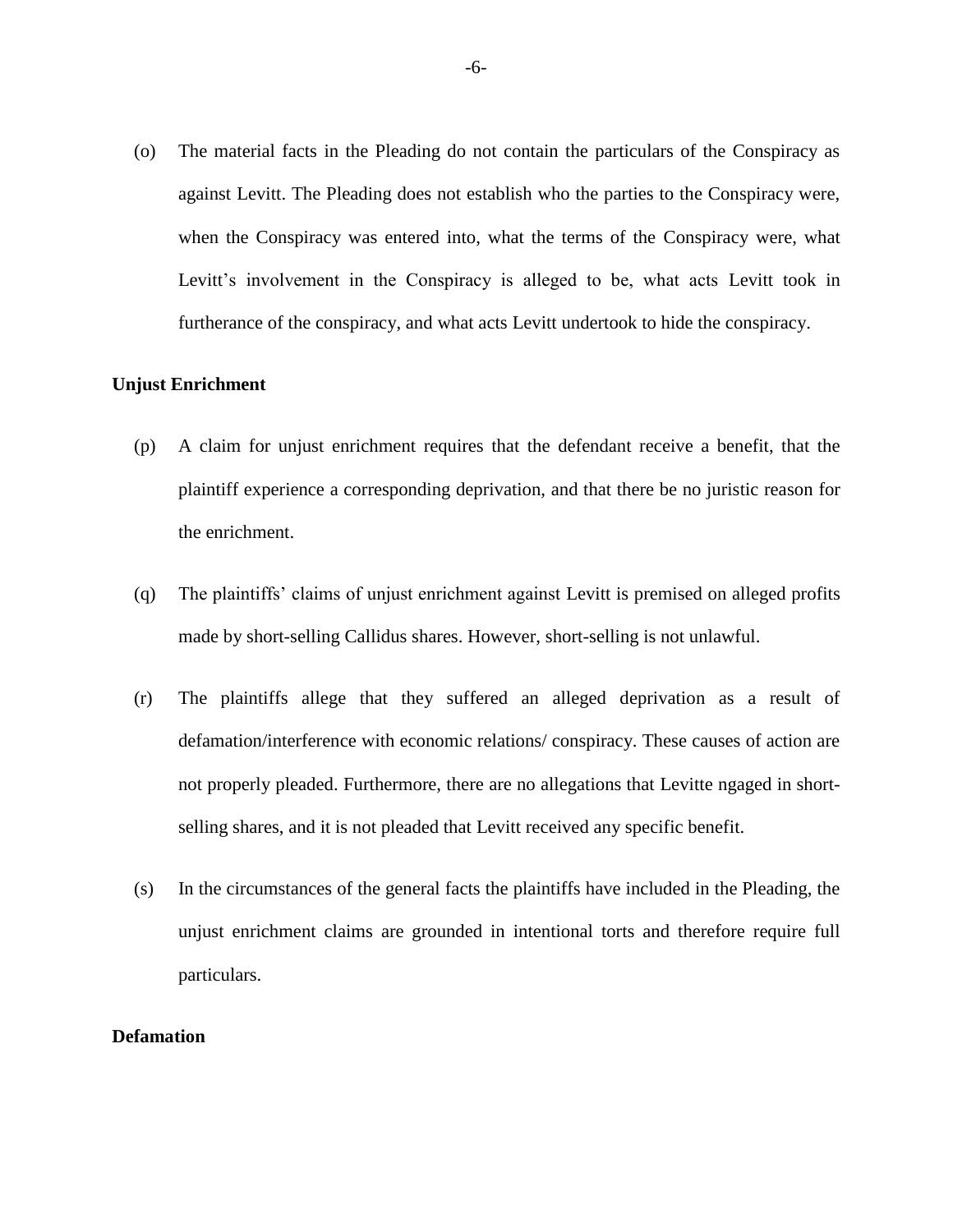- (t) An action for defamation requires pleading with particularity. The plaintiffs must describe the allegedly defamatory words; who the plaintiffs allege uttered the defamatory words, to whom the defamatory words were spoken and when the defamatory words were spoken.
- (u) The plaintiffs have not established a cause of action in defamation against Levitt. They have instead made general, vague, and unspecified allegations of defamation. For example, paragraphs 64, 65 and 73-77, 86-92, of the Pleading omit particulars of:
	- (i) The words spoken or otherwise distributed that are alleged to be defamatory;
	- (ii) The date on which the words were spoken or otherwise distributed;
	- (iii) Where the words were spoken or otherwise distributed;
	- (iv) Who is alleged to have spoken the defamatory words, or what words were spoken by Levitt; and,
	- (v) The names of the persons to whom the words were spoken or otherwise published.

#### **Damages Claimed**

- (v) The Pleading broadly claims general and aggravated damages as against all of the defendants, jointly and severally.
- (w) Consequently, the Pleading fails to disclose the amount of damages claimed as against Levitt and which claims for relief are connected to which damages. Furthermore, the plaintiffs have claimed punitive damages as against all defendants, including Levitt. The Pleading fails to set out the means of Levitt, which is a material fact.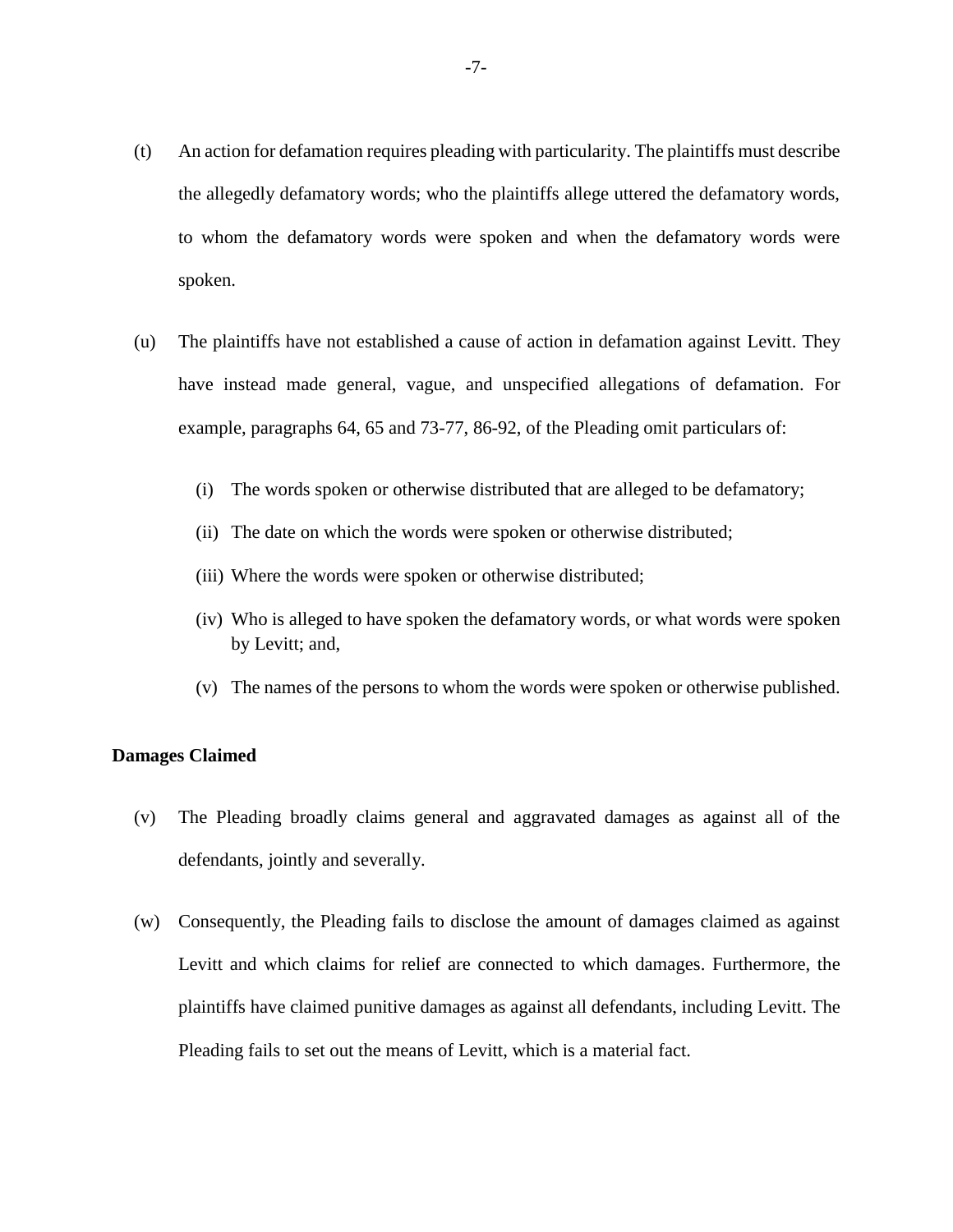- (x) As such, Levitt requires the particulars of the damages claimed against him.
- (y) Rules 3.04, 25.06, 25.10, 57.03 and 60.13 of the *Rules of Civil Procedure*; and,
- (z) Such further and other grounds as the lawyers may advise.

#### **THE FOLLOWING DOCUMENTARY EVIDENCE** will be used at the hearing of the Motion:

- (a) The Demand for Particulars attached as Schedule "A"; and,
- (b) Such further and other evidence as the lawyers may advise and this Honourable Court may permit.

# June 28<sup>th</sup>, 2018 **DANSON & ZUCKER**\*

#### \***Symon Zucker Professional Corporation**

Barristers and Solicitors 375 University Avenue Suite 701 Toronto, Ontario M5G 2J5

#### **Symon Zucker (LSO# 15832C)**

*[sz@bondlaw.net](mailto:sz@bondlaw.net)* Tel: 416-863-9955 Fax: 1-855-696-5441

Lawyers for the defendant, Darryl Levitt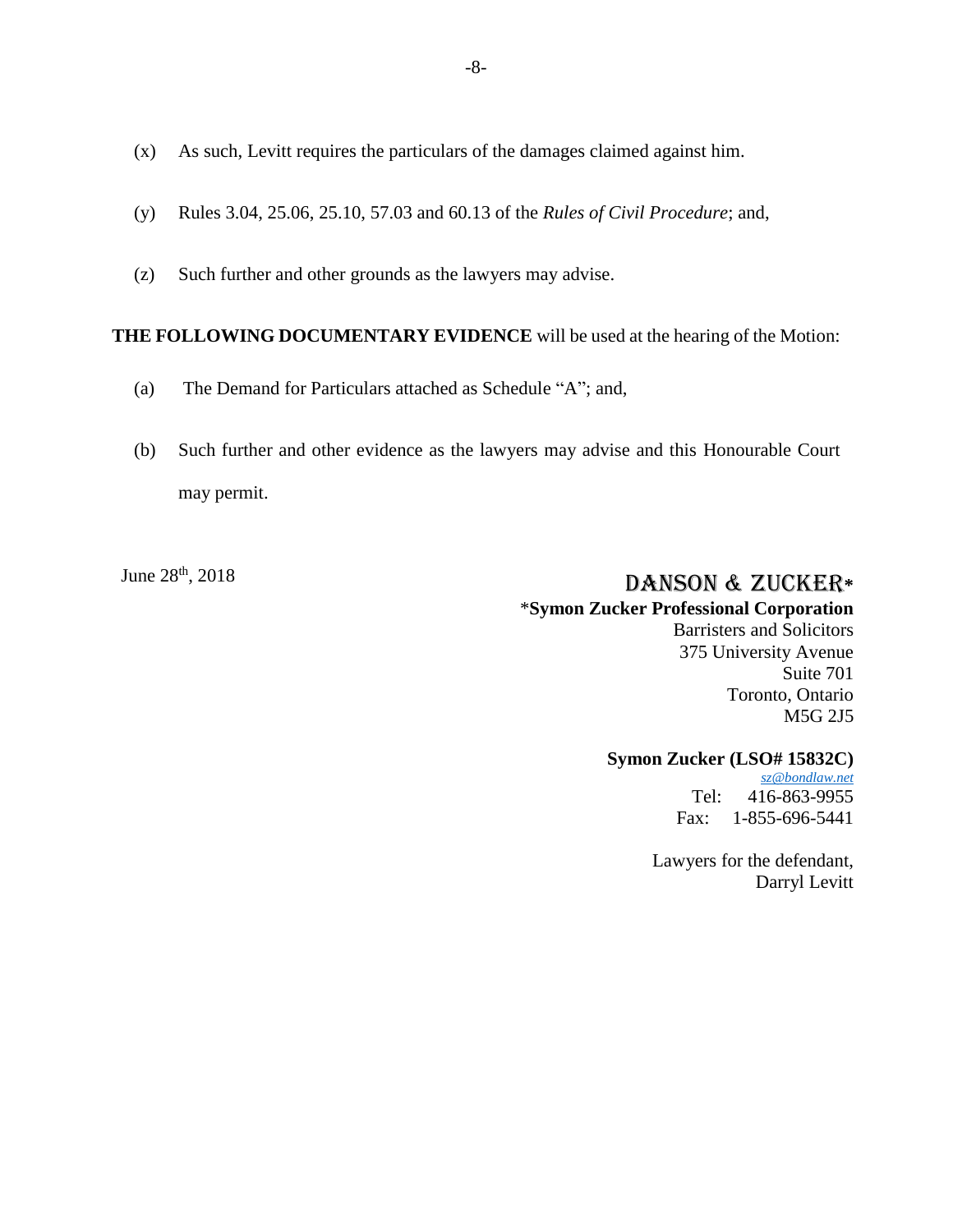# TO: **MOORE BARRISTERS**  Barristers & Solicitors 393 University Avenue, Suite 1600 Toronto, Ontario M5G 1E6

David C. Moore (LSUC# 16996) *david@moorebarristers.ca* Tel: 416-581-1818 ext. 222 Fax: 416-581-1279

Lawyers for the plaintiffs

# AND TO: **DAVIES WARD PHILLIPS & VINEBERG LLP**

Barristers and Solicitors 40th Floor - 155 Wellington Street West Toronto, Ontario M5V 3J7

Matthew Milne-Smith *mmilne-smith@dwpv.com* Tel: 416-863-5595 Fax: 416-863-0871

Lawyers for the defendants, West Face Capital Inc. and Gregory Boland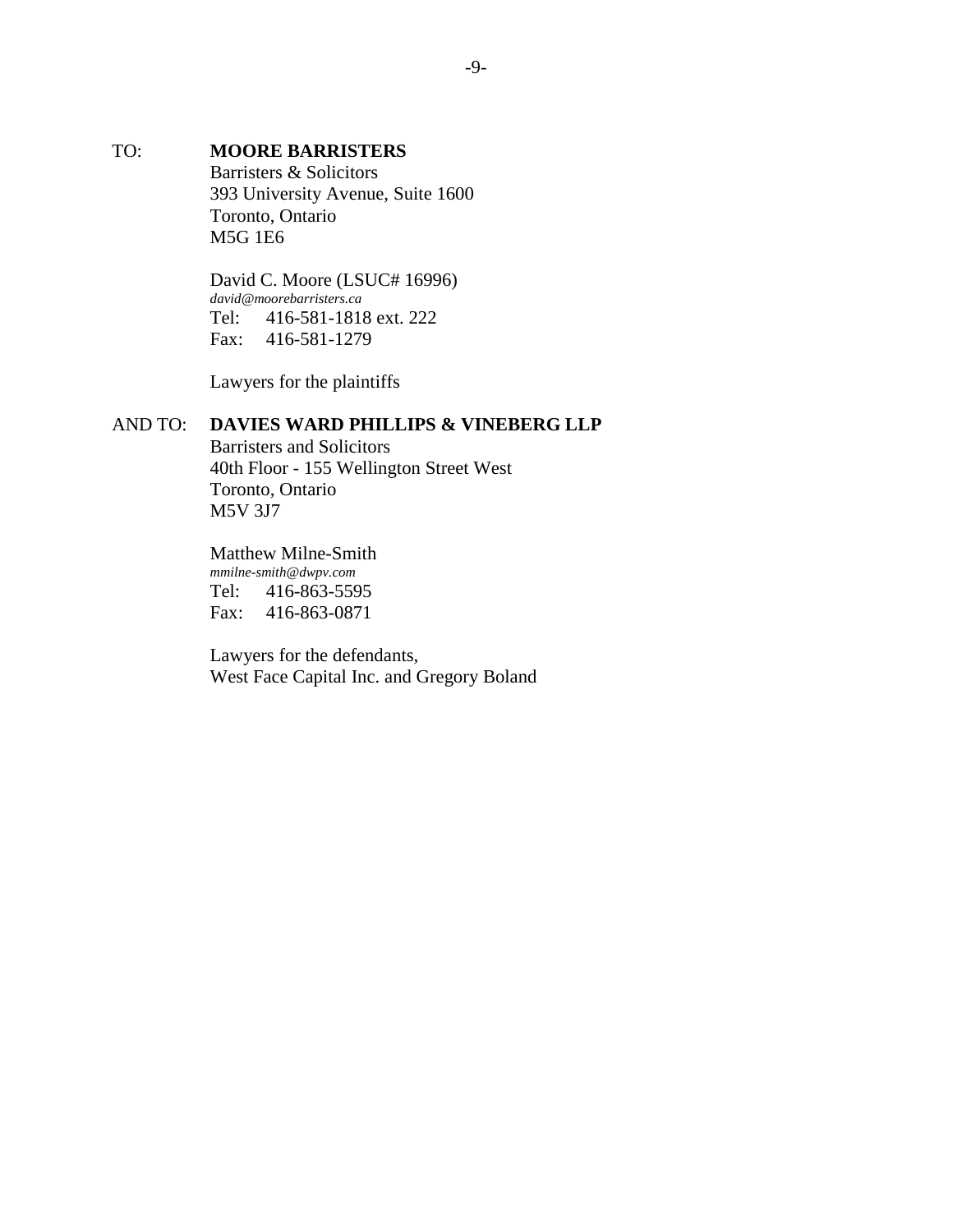#### AND TO: **TORYS LLP**

Barristers and Solicitors 79 Wellington Street West Suite 3000 Box 270, TD South Tower Toronto, Ontario M5K 1N2

Andrew Bernstein<br>Tel: 416-865-7678 Tel: 416-865-7678 Fax: 416-865-7380 *abernstein@torys.com* Linda M. Plumpton Tel: 416-865-8193<br>Fax: 416-865-7380 416-865-7380 *lplumpton@torys.com*

Lawyers for the defendants,

M5V Advisors Inc., c.o.b. as ANSON GROUP CANADA, Admiralty Advisors LLC, Frigate Ventures LP, Anson Capital LP, Anson Investments Master Fund LP, AIMF GP, Anson Catalyst Master Fund LP, ACF GP, Moez Kassam, Adam Spears and Sunny Puri

## AND TO: **MILBURN & ASSOCIATES**

Barristers & Solicitors 20 Toronto Street Suite 860 Toronto, Ontario M5C 2B8

# A. Jane Milburn<br>Tel: 647-728-808

Tel: 647-728-8081 Fax: 647-689-2983 *jmilburn@milburnlaw.ca*

Lawyers for the defendant, Bruce Langstaff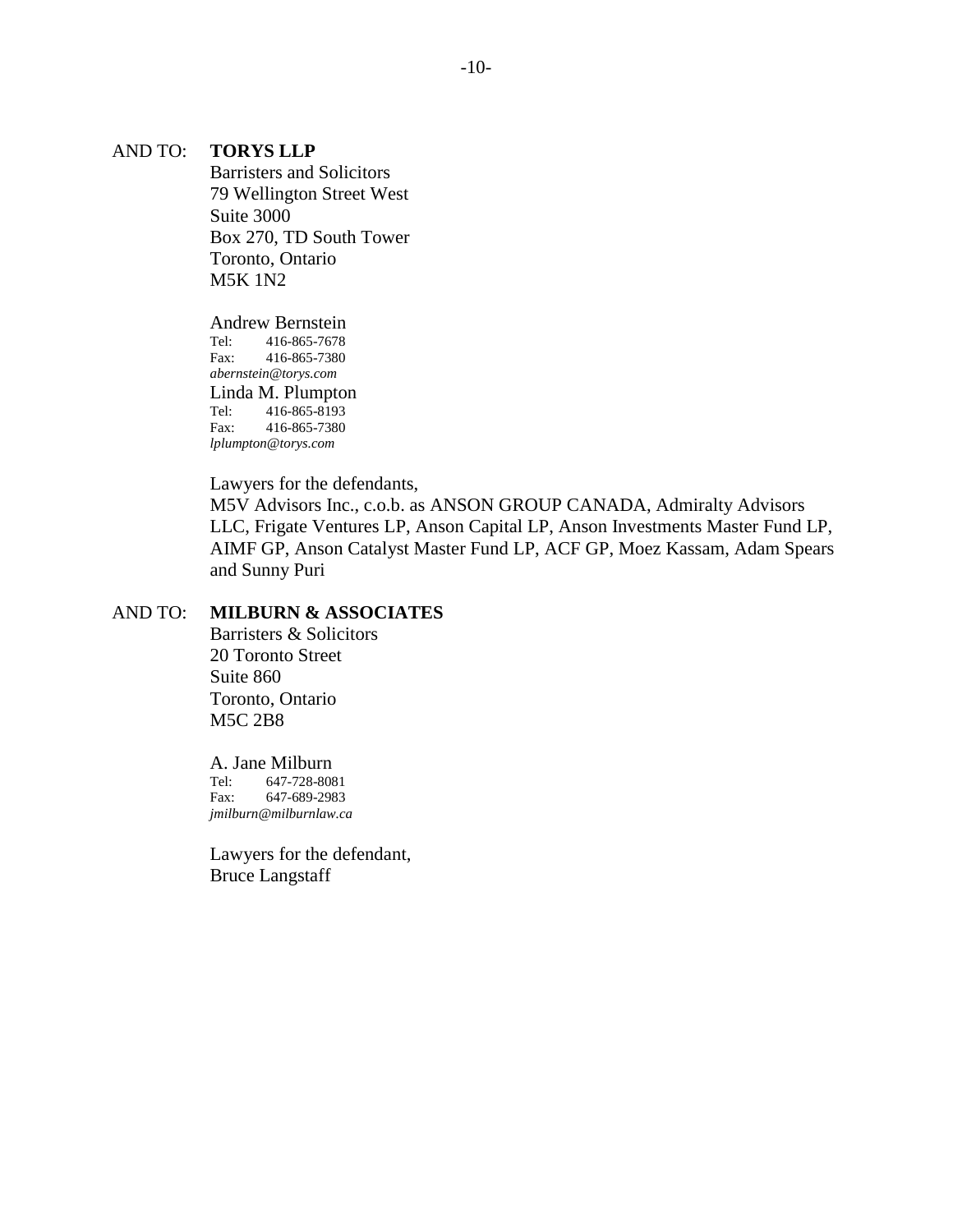#### AND TO: **ST. LAWRENCE BARRISTERS LLP** 144 King Street East Toronto, Ontario M5C 1G8

Phil Tunley *phil.tunley@stlbarristers.ca* Tel: 647-245-8282 Fax: 647-245-8285

Lawyers for the defendant, Rob Copeland

#### AND TO: **NATHAN ANDERSON**

c/o ClaritySpring Inc. 545 5th Avenue 8th Floor New York, New York 10017

Defendant

#### AND TO: **JEFFREY MCFARLANE**

Defendant

#### AND TO: **JOHN DOES #1-10**

defendant

# AND TO: **SCOTT VENTURO RUDAKOFF LLP**

Lawyers 1500, 222 3rd Ave SW Calgary, Alberta T2P 0B4

Eugene J. Bodnar *g.bodnar@svrlawyers.com* Tel: 403-231-8209 Fax: 403-565-4632

Lawyers for the defendant, Kevin Baumann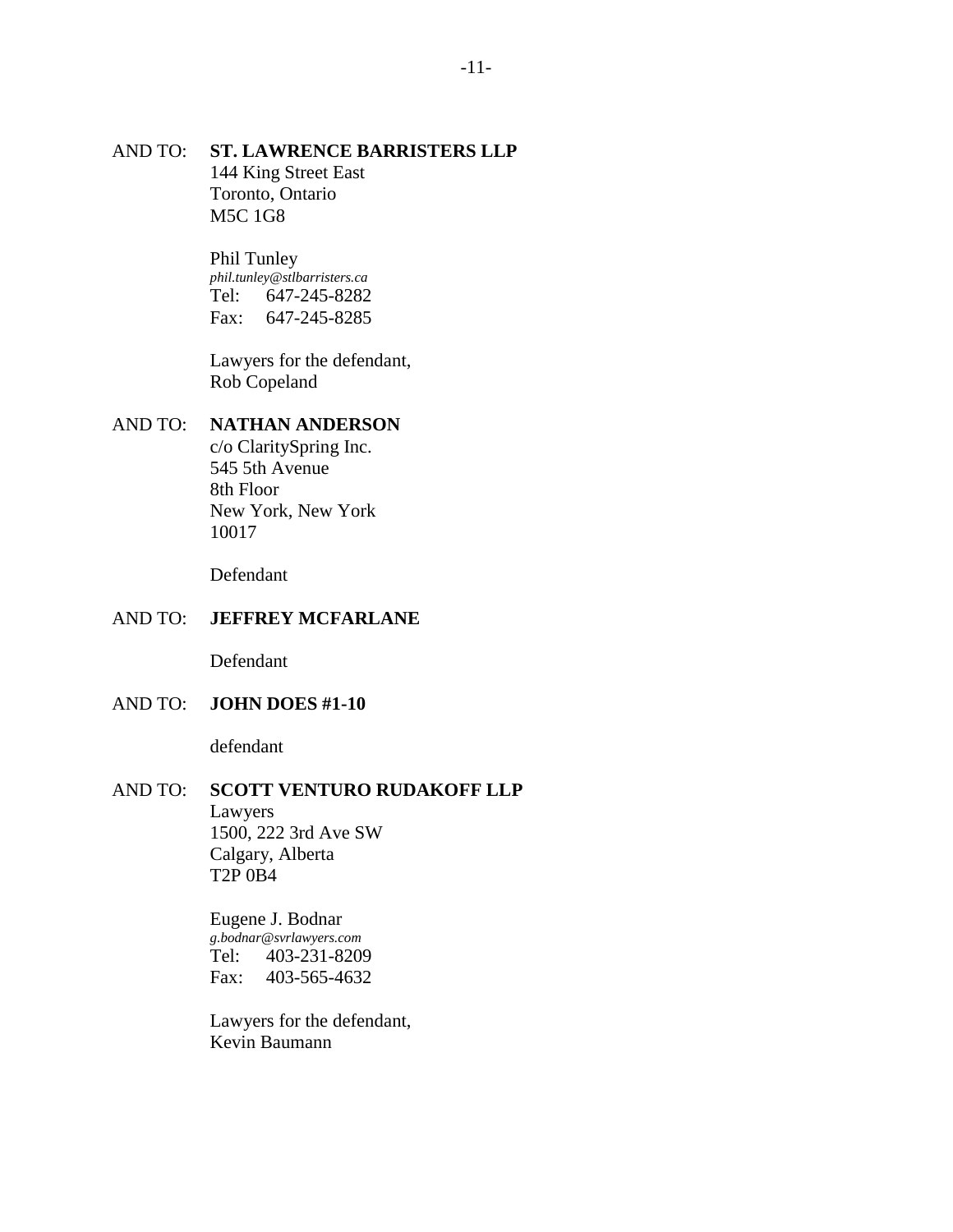#### AND TO: **SOLMON ROTHBART GOODMAN LLP**

Barristers and Solicitors 375 University Avenue Suite 701 Toronto, Ontario M5G 2J5

Melvyn L. Solmon (LSO# 16156J) *[mls@srglegal.com](mailto:mls@srglegal.com)* Tel: 416-947-1093 Fax: 416-947-0079

Lawyers for the defendant, Richard Molyneux

#### AND TO: **CRAWLEY MACKEWN BRUSH LLP**

Barristers and Solicitors 179 John Street Suite 800 Toronto, Ontario M5T 1X4

Robert Brush (LSUC# 40373N)<br>Tel: 416-217-0822 Tel: 416-217-0822 Fax: 416-217-0220 *rbrush@cmblaw.ca* Clarke Tedesco (LSUC# 55391C)<br>Tel: 416-217-0884 Tel: 416-217-0884<br>Fax: 416-217-0220 Fax: 416-217-0220 *ctedesco@cmblaw.ca*

Lawyers for the third party